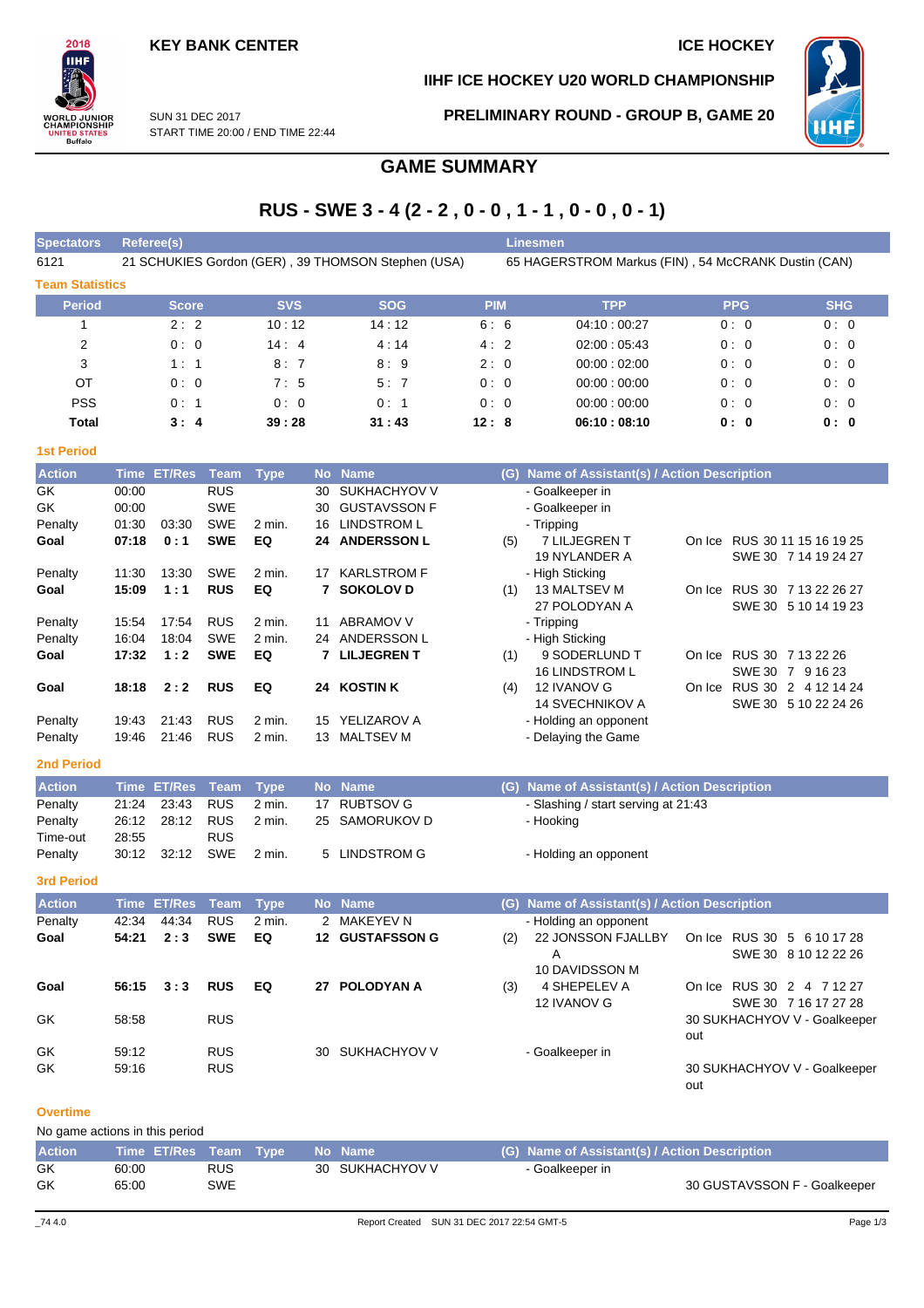## **KEY BANK CENTER ICE HOCKEY**

# $2018$ IІHI **WORLD JUNIOR**<br>CHAMPIONSHIP TATES Buffalo

## **IIHF ICE HOCKEY U20 WORLD CHAMPIONSHIP**

**PRELIMINARY ROUND - GROUP B, GAME 20**



SUN 31 DEC 2017 START TIME 20:00 / END TIME 22:44

| <b>Action</b> | Time ET/Res Team Type |     | No Name | (G) Name of Assistant(s) / Action Description |
|---------------|-----------------------|-----|---------|-----------------------------------------------|
|               |                       |     |         | out                                           |
| GK            | 65:00                 | RUS |         | 30 SUKHACHYOV V - Goalkeeper                  |

out

## **Penalty Shot Shootout**

| <b>Action</b> | <b>Time</b> | <b>Result</b> | <b>Team</b> | <b>No</b> | <b>Name</b>      | (G) Action Description |                                 |
|---------------|-------------|---------------|-------------|-----------|------------------|------------------------|---------------------------------|
|               |             | 0:0           | <b>RUS</b>  | 15        | YELIZAROV A      | - Saved by goalie      | 30 GUSTAVSSON F (SWE) - on goal |
|               |             | 0:0           | <b>SWE</b>  | 14        | PETTERSSON E     | - Saved by goalie      | 30 SUKHACHYOV V (RUS) - on goal |
|               |             | 1:0           | <b>RUS</b>  | 11        | <b>ABRAMOV V</b> | - Scored               | 30 GUSTAVSSON F (SWE) - on goal |
|               |             | 0:0           | <b>SWE</b>  | 19        | NYLANDER A       | - Saved by goalie      | 30 SUKHACHYOV V (RUS) - on goal |
|               |             | 0:0           | <b>RUS</b>  | 13        | <b>MALTSEV M</b> | - Missed (right)       | 30 GUSTAVSSON F (SWE) - on goal |
|               |             | 0:1           | <b>SWE</b>  | 16        | LINDSTROM L      | - Scored               | 30 SUKHACHYOV V (RUS) - on goal |
|               |             | 0:0           | <b>RUS</b>  | 24        | <b>KOSTIN K</b>  | - Saved by goalie      | 30 GUSTAVSSON F (SWE) - on goal |
|               |             | 0:1           | <b>SWE</b>  | 29        | STEEN O          | - Scored               | 30 SUKHACHYOV V (RUS) - on goal |
|               |             | 0:0           | <b>RUS</b>  | 28        | KAYUMOV A        | - Saved by goalie      | 30 GUSTAVSSON F (SWE) - on goal |
| <b>GWG</b>    | 65:00       | 1:2           | <b>SWE</b>  | 29        | STEEN O          | (1)                    |                                 |

## **Goalkeeper Records**

## **Team : RUS - Russia Team : SWE - Sweden**

| No Name                 | <b>SOG</b> | <b>SVS</b> | <b>MIP</b> | l No Name           | SOG SVS | <b>MIP</b> |
|-------------------------|------------|------------|------------|---------------------|---------|------------|
| 30 SUKHACHYOV Vladislav | 43         | 39         | 64:02      | 30 GUSTAVSSON Filip | 28      | 65:00      |
| 1 MELNICHUK Alexei      |            |            |            | 1 LARSSON Filip     |         |            |

#### **Game Statistics**

Г

|             | <b>Feam : RUS (red)</b>   |          |                |                |                |    |          |                   |          |    |                |   |                      |          |                  |      |                |                     |             |                           |            |            |
|-------------|---------------------------|----------|----------------|----------------|----------------|----|----------|-------------------|----------|----|----------------|---|----------------------|----------|------------------|------|----------------|---------------------|-------------|---------------------------|------------|------------|
|             | Head Coach: BRAGIN Valeri |          |                |                |                |    |          |                   |          |    |                |   | <b>Shots on Goal</b> |          |                  |      |                |                     | Time on Ice |                           |            |            |
| No Pos Name |                           | G.       | А              | P              |                |    |          | PIM FO+ FO- FO+/- | FO%      |    | $\overline{2}$ |   | 3 OT TS              |          | $+/-$            |      | $\overline{2}$ | 3                   | <b>OT</b>   | <b>TOT</b>                | <b>SHF</b> | <b>AVG</b> |
| 5 D         | <b>MINULIN Artyom</b>     | 0        | 0              | 0              | 0              | 0  | 0        | 0                 | 0.00     | 0  | 0              | 1 | 0                    | 1        | -1               | 6:37 |                | 8:45 6:19           | 1:43        | 23:24                     | 30         | 0:46       |
| 6 D         | ZAITSEV Yegor +C (BP)     | 0        | 0              | 0              | 0              | 0  | $\Omega$ | $\Omega$          | 0.00     | 0  | 0              | 0 | 0                    | 0        | -1               |      |                | 5:35 8:28 5:27      | 0:00        | 19:30                     | 25         | 0:46       |
| 10 F        | MANUKYAN Artyom           | 0        | 0              | 0              | 0              | 1  | 0        | 1                 | 100.00   | 0  |                |   | 0                    | 2        | -1               | 4:27 |                | $3:38$ 4:10         | 0:00        | 12:15                     | 17         | 0:43       |
| 17 F        | <b>RUBTSOV German</b>     | 0        | $\mathbf 0$    | 0              | 2              | 9  | 9        | $\Omega$          | 50.00    | 1  | 0              | 0 | 0                    | 1        |                  |      |                | 5:53 5:48 6:16 1:21 |             | 19:18                     | 28         | 0:41       |
| 28 F        | <b>KAYUMOV Artur</b>      | 0        | $\mathbf 0$    | $\mathbf 0$    | 0              | 0  |          | -1                | 0.00     | 0  | 0              |   | 0                    |          | -1               |      |                | 5:48 4:37 4:25 1:34 |             | 16:24                     | 24         | 0:41       |
| 7 F         | <b>SOKOLOV Dmitri</b>     | 1        | 0              | -1             | 0              | 0  | 0        | 0                 | 0.00     | 3  | 0              |   | 0                    | 4        | $+1$             |      |                | 5:30 4:01 3:20 0:00 |             | 12:51                     | 21         | 0:36       |
| 13 F        | MALTSEV Mikhail +A        | 0        | 1              | 1              | 2              | 12 | 3        | 9                 | 80.00    | 2  | 0              | 0 | 2                    | 4        | 0                | 4:58 |                | 6:05 5:18 1:04      |             | 17:25                     | 28         | 0:37       |
| 22 D        | <b>KNYZHOV Nikolai</b>    | 0        | 0              | 0              | $\Omega$       | 0  | 0        | $\Omega$          | 0.00     | 1  |                |   | 0                    | 3        | 0                |      |                |                     |             | 5:15 6:05 4:18 0:27 16:05 | 24         | 0:40       |
| 26 D        | <b>SYOMIN Vladislav</b>   | 0        | 0              | 0              | 0              | 0  | 0        | 0                 | 0.00     |    | 0              | 0 | 0                    | 1        | 0                |      |                | 4:34 7:33 5:20 0:37 |             | 18:04                     | 23         | 0:47       |
| 27 F        | POLODYAN Alexei           | 1        | 1              | $\overline{2}$ | $\Omega$       | 0  | 0        | $\Omega$          | 0.00     |    | 1              | 1 | 1                    | 4        | $+2$             |      |                | 4:18 2:57 3:17 1:04 |             | 11:36                     | 20         | 0:34       |
| 11 F        | <b>ABRAMOV Vitali</b>     | 0        | 0              | 0              | 2              |    | 0        |                   | 1 100.00 |    | 0              | 0 | 0                    |          | -1               |      |                |                     |             | 4:48 3:28 5:17 0:47 14:20 | 21         | 0:40       |
| 15 D        | YELIZAROV Anatoli         | $\Omega$ | 0              | 0              | $\overline{2}$ | 0  | 0        | 0                 | 0.00     | 0  | 0              | 0 | $\Omega$             | 0        | -1               | 4:54 |                | 2:49 5:20           |             | 0:35 13:38                | 26         | 0:31       |
| 16 F        | ALTYBARMAKYAN Andrei      | 0        | 0              | 0              | $\Omega$       | 0  | $\Omega$ | $\Omega$          | 0.00     | 1  | 0              | 1 | 0                    | 2        | -1               |      |                | 5:19 3:11 5:28      | 0:00        | 13:58                     | 21         | 0:39       |
| 19 F        | <b>SHOLOKHOV Marsel</b>   | 0        | 0              | 0              | 0              | 5  |          | $-2$              | 41.67    | 0  | 0              | 0 | 0                    | 0        | -1               |      |                | 4:49 5:20 6:32 0:47 |             | 17:28                     | 27         | 0:38       |
| 25 D        | <b>SAMORUKOV Dmitri</b>   | 0        | 0              | $\Omega$       | 2              | 0  | $\Omega$ | 0                 | 0.00     | 1  | $\Omega$       | 0 |                      | 2        | -1               |      |                |                     |             | 4:45 3:22 5:52 1:45 15:44 | 26         | 0:36       |
| 2 D         | MAKEYEV Nikita +A         | 0        | 0              | 0              | 2              | 0  | 0        | $\Omega$          | 0.00     | 0  | 0              | 0 | 0                    | 0        | $+2$             |      |                | 4:03 2:33 3:02 0:00 |             | 9:38                      | 16         | 0:36       |
| 4 D         | SHEPELEV Alexander        | $\Omega$ | 1              | 1              | 0              | 0  | 0        | $\Omega$          | 0.00     | 0  | $\Omega$       | 1 | 0                    |          | $+2$             |      |                | 4:28 4:11 4:03      | 0:00        | 12:42                     | 19         | 0:40       |
| 12 F        | <b>IVANOV Georgi</b>      | 0        | $\overline{2}$ | $\overline{2}$ | $\mathbf 0$    | 4  | 5        | -1                | 44.44    |    |                | 0 |                      | 3        | $+2$             | 4:01 |                | 4:25 4:36           | 0:00        | 13:02                     | 23         | 0:34       |
| 14 F        | <b>SVECHNIKOV Andrei</b>  | 0        | 1              | 1              | 0              | 0  | 0        | 0                 | 0.00     | 0  | 0              | 0 | 0                    | 0        | $+1$             |      |                |                     |             | 3:34 1:57 5:34 1:42 12:47 | 21         | 0:36       |
| 24 F        | <b>KOSTIN Klim</b>        | 1        | 0              | 1              | 0              | 0  | 2        | $-2$              | 0.00     |    | 0              | 0 | 0                    |          | $^{\mathrm{+1}}$ | 3:42 | 4:41           | 4:49                | 1:55        | 15:07                     | 23         | 0:39       |
| 1 GK        | <b>MELNICHUK Alexei</b>   | 0        | 0              | 0              | 0              |    |          |                   |          | 0  | 0              | 0 | 0                    | $\Omega$ |                  |      |                |                     |             |                           |            |            |
| 30 GK       | SUKHACHYOV Vladislav      | 0        | 0              | 0              | 0              |    |          |                   |          | 0  | $\Omega$       | 0 | 0                    | $\Omega$ |                  |      |                |                     |             |                           |            |            |
| Total       |                           | 3        | 6              | 9              | 12             | 32 | 27       | 5                 | 54.24    | 14 | 4              | 8 | 5                    | 31       |                  |      |                |                     |             |                           |            |            |

|       | Team: SWE (yellow)              |                        |  |      |  |  |  |   |      |                                             |           |  |               |  |  |  |             |                                        |                 |
|-------|---------------------------------|------------------------|--|------|--|--|--|---|------|---------------------------------------------|-----------|--|---------------|--|--|--|-------------|----------------------------------------|-----------------|
|       | <b>Head Coach: MONTEN Tomas</b> |                        |  |      |  |  |  |   |      |                                             |           |  | Shots on Goal |  |  |  | Time on Ice |                                        |                 |
|       |                                 | No Pos Name            |  |      |  |  |  |   |      | G A P PIM FO+ FO- FO+/- FO% 1 2 3 OT TS +/- |           |  |               |  |  |  |             | 2 3 OT TOT SHF AVG                     |                 |
| - 7 D |                                 | LILJEGREN Timothy (BP) |  |      |  |  |  |   |      | 0.00                                        |           |  |               |  |  |  |             | 4 1 0 1 6 +1 5:13 7:37 6:27 2:24 21:41 | $32 \quad 0.40$ |
| 14 F  |                                 | PETTERSSON Elias       |  | 000  |  |  |  |   |      | 0 50.00                                     | 0 1 0 0 1 |  |               |  |  |  |             | 0 7:20 7:49 6:23 0:49 22:21            | 29 0:46         |
| 19 F  |                                 | NYLANDER Alexander +A  |  |      |  |  |  | 5 | $-4$ | 16.67                                       | 1 1 2 0 4 |  |               |  |  |  |             | 0 7:06 8:27 6:44 1:32 23:49            | 36 0:39         |
| 24 F  |                                 | ANDERSSON Lias +C      |  | 1 O  |  |  |  | 9 | -2   | 43.75                                       | 1 0 0 0 1 |  |               |  |  |  |             | 0 5:08 7:45 5:26 0:00 18:19            | 27 0:40         |
| 27 D  |                                 | MOVERARE Jacob +A      |  | 00 Q |  |  |  |   |      | 0.00                                        | 1 0 0 0 1 |  |               |  |  |  |             | $0$ 4.44 2:57 5:12 0:00 12:53          | 23 0:33         |